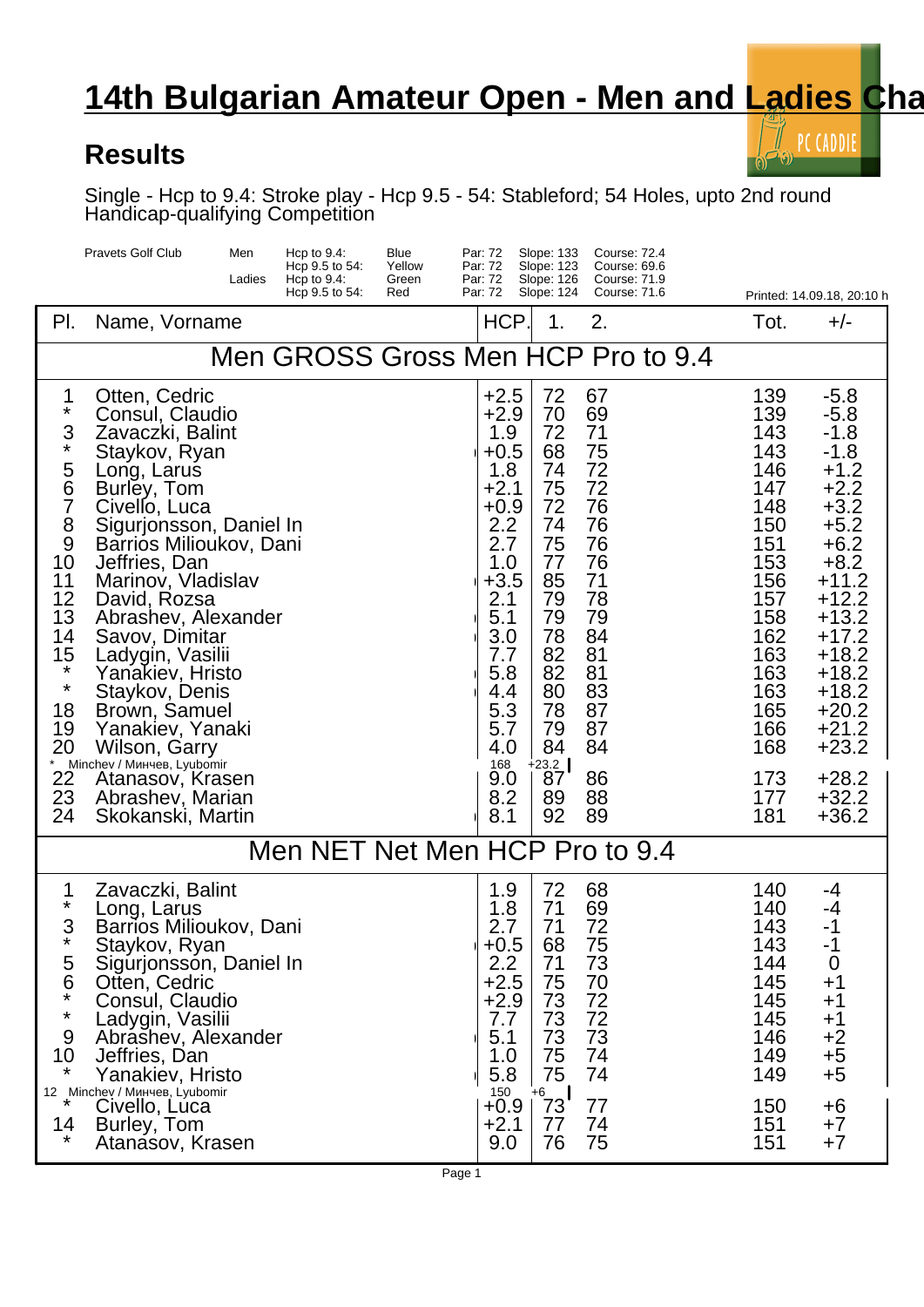14th Bulgarian Amateur Open - Men and Ladies Champ/Gold,Silver,Ladies Plate-13.-14.09.2018, Results - Printed: 14.09.18, 20:10 h

| PI.<br>Name, Vorname                                                                                                                                                                                                                                                                                                                                                                                     | HCP.                                                                                                             | 2.<br>1.                                                                                                                                                             | Tot.                                                                                           | $+/-$                                                                                                                                          |  |  |  |  |
|----------------------------------------------------------------------------------------------------------------------------------------------------------------------------------------------------------------------------------------------------------------------------------------------------------------------------------------------------------------------------------------------------------|------------------------------------------------------------------------------------------------------------------|----------------------------------------------------------------------------------------------------------------------------------------------------------------------|------------------------------------------------------------------------------------------------|------------------------------------------------------------------------------------------------------------------------------------------------|--|--|--|--|
| $\star$<br>David, Rozsa<br>$\star$<br>Staykov, Denis<br>$\star$<br>Brown, Samuel<br>19<br>Yanakiev, Yanaki<br>20<br>Savov, Dimitar<br>$\frac{21}{22}$<br>Abrashey, Marian<br>Wilson, Garry<br>23<br>Skokanski, Martin<br>24<br>Marinov, Vladislav                                                                                                                                                        | 2.1<br>4.4<br>5.3<br>5.7<br>3.0<br>8.2<br>4.0<br>8.1<br>$+3.5$                                                   | 75<br>76<br>74<br>77<br>80<br>71<br>80<br>72<br>80<br>74<br>78<br>79<br>79<br>79<br>82<br>79<br>75<br>89                                                             | 151<br>151<br>151<br>152<br>154<br>157<br>158<br>161<br>164                                    | $+7$<br>$+7$<br>$+7$<br>$+8$<br>$+10$<br>$+13$<br>$+14$<br>$+17$<br>$+20$                                                                      |  |  |  |  |
| Ladies GROSS Gross Ladies HCP Pro to 9.4                                                                                                                                                                                                                                                                                                                                                                 |                                                                                                                  |                                                                                                                                                                      |                                                                                                |                                                                                                                                                |  |  |  |  |
| Guseva, Natalia<br>1<br>$rac{2}{3}$<br>Unterweger, Julia<br>Jumagulova, Rivekka<br>$\overline{4}$<br>Muhlbauer, Katharina<br>5<br>Zeiter, Lea<br>6<br>Morozova, Sofia<br>$\star$<br>Borisova, Magdalena<br>$\star$<br>Simeonova, Ivana<br>9<br>Jozefiak, Iga<br>10<br>Skokanska, Stefani<br>11<br>Zagorodnia, Galyna<br>12<br>Kuchirkova, Maya<br>13<br>Busheva, Kristina<br>14<br>Todorovic, Lara       | $+2.4$<br>$+1.4$<br>$+0.7$<br>$+3.0$<br>$+0.4$<br>$+1.4$<br>4.0<br>2.1<br>4.2<br>4.7<br>5.0<br>8.0<br>6.9<br>9.0 | 66<br>68<br>69<br>75<br>72<br>74<br>73<br>74<br>75<br>75<br>74<br>78<br>76<br>76<br>76<br>76<br>79<br>82<br>83<br>79<br>83<br>87<br>83<br>90<br>86<br>88<br>92<br>90 | 134<br>144<br>146<br>147<br>150<br>152<br>152<br>152<br>161<br>162<br>170<br>173<br>174<br>182 | $-9.8$<br>$+0.2$<br>$+2.2$<br>$+3.2$<br>$+6.2$<br>$+8.2$<br>$+8.2$<br>$+8.2$<br>$+17.2$<br>$+18.2$<br>$+26.2$<br>$+29.2$<br>$+30.2$<br>$+38.2$ |  |  |  |  |
| adies NET Net Ladies HCP Pro to 9.4                                                                                                                                                                                                                                                                                                                                                                      |                                                                                                                  |                                                                                                                                                                      |                                                                                                |                                                                                                                                                |  |  |  |  |
| 1<br>Guseva, Natalia<br>$rac{2}{3}$<br>Borisova, Magdalena<br>Unterweger, Julia<br>$\star$<br>Jumagulova, Rivekka<br>$\star$<br>Simeonova, Ivana<br>6<br>Jozefiak, Iga<br>$\overline{7}$<br>Zeiter, Lea<br>$\star$<br>Skokanska, Stefani<br>9<br>Muhlbauer, Katharina<br>10<br>Kuchirkova, Maya<br>11<br>Morozova, Sofiá<br>12<br>Busheva, Kristina<br>13<br>Zagorodnia, Galyna<br>14<br>Todorovic, Lara | $+2.4$<br>4.0<br>$+1.4$<br>$+0.7$<br>2.1<br>4.2<br>+0.4<br>4.7<br>$+3.0$<br>8.0<br>$+1.4$<br>6.9<br>5.0<br>9.0   | 71<br>69<br>72<br>72<br>71<br>77<br>73<br>75<br>74<br>74<br>74<br>77<br>76<br>76<br>74<br>78<br>76<br>77<br>81<br>74<br>76<br>80<br>78<br>80<br>82<br>78<br>82<br>80 | 140<br>144<br>148<br>148<br>148<br>151<br>152<br>152<br>153<br>155<br>156<br>158<br>160<br>162 | -4<br>$\mathbf 0$<br>+4<br>+4<br>+4<br>$+7$<br>$+8$<br>$+8$<br>$+9$<br>$+11$<br>$+12$<br>$+14$<br>$+16$<br>$+18$                               |  |  |  |  |
| Gold Plate Net Men HCP 9.5 to 19.4                                                                                                                                                                                                                                                                                                                                                                       |                                                                                                                  |                                                                                                                                                                      |                                                                                                |                                                                                                                                                |  |  |  |  |
| $\mathbf 1$<br>Todorovic, Borislav<br>$\overline{2}$<br>Tardea, Cristian<br>3<br>Kirchev, Iliya<br>4<br>Denkov, Simeon<br>5<br>lordache, Mircea<br>6<br>Fraser, Malcolm<br>$\star$<br>Vangelov, Atanas<br>8<br>Kostov, Todor<br>9<br>Stoyanov, Rumen<br>10<br>Pascoe, Marc<br>Angelov, Raycho                                                                                                            | 13.9<br>13.5<br>17.6<br>11.4<br>13.8<br>15.0<br>9.5<br>17.9<br>11.8<br>17.0<br>16.5                              | 38<br>40<br>38<br>34<br>33<br>34<br>35<br>31<br>29<br>36<br>32<br>31<br>35<br>28<br>27<br>34<br>29<br>29<br>28<br>20<br><b>NA</b><br>26                              | 78<br>72<br>67<br>66<br>65<br>63<br>63<br>61<br>58<br>48<br>N.S.                               | -6<br>$\overline{0}$<br>$+5$<br>$+6$<br>$+7$<br>$+9$<br>$+9$<br>$+11$<br>$+14$<br>$+24$<br>----                                                |  |  |  |  |